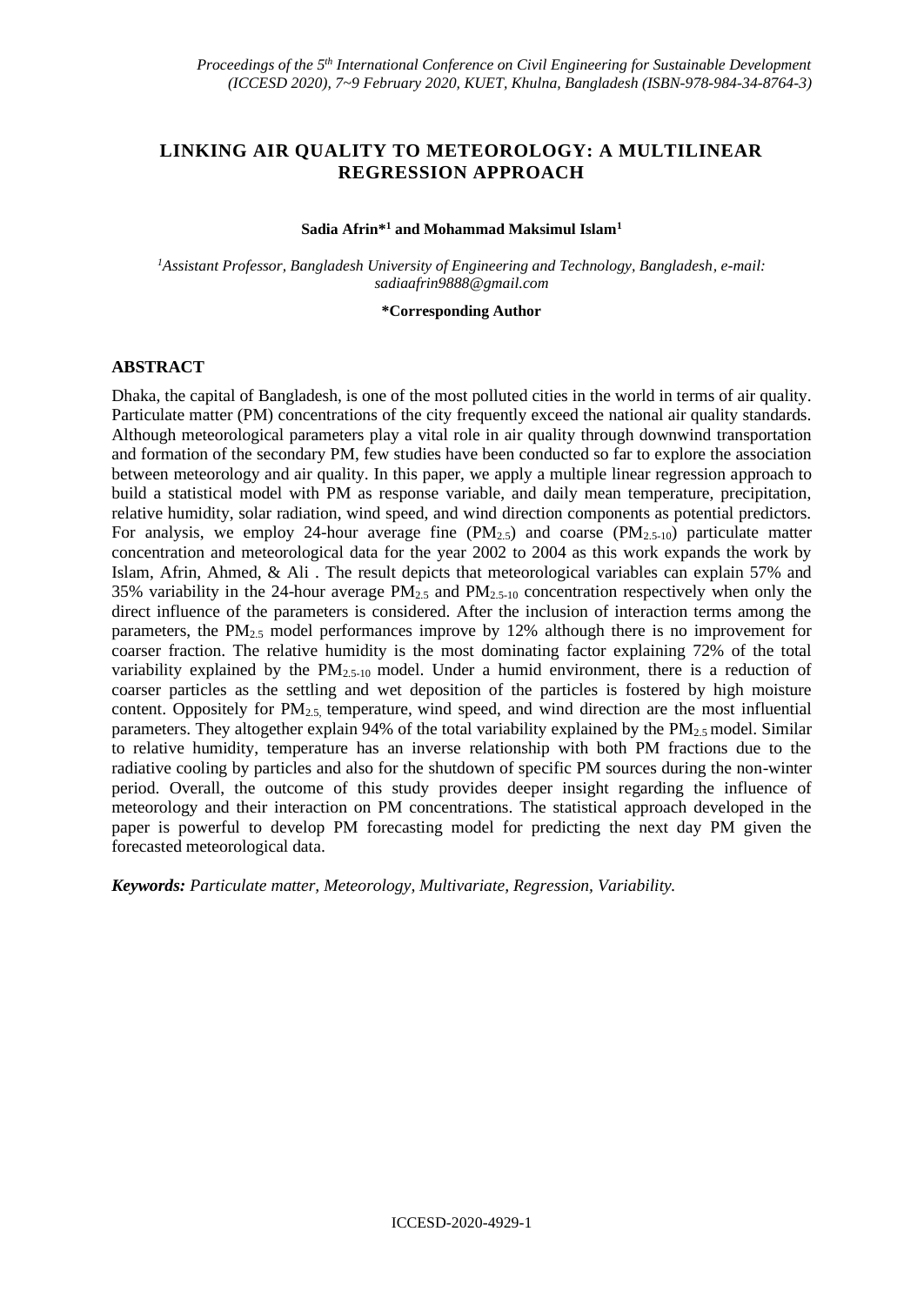*5 th International Conference on Civil Engineering for Sustainable Development (ICCESD 2020), Bangladesh*

### **1. INTRODUCTION**

According to the 'Global Burden of Disease' study, air pollution is the dominant driver of global mortality compared to other different types of pollution including water, soil, chemical, and metals, occupational (Cohen et al., 2017). Every year, outdoor and indoor air pollution attributes to around 8 million premature deaths globally (WHO, 2016) and for Bangladesh this number is around 15000 (Mahmood, 2011). Among different pollutants, particulate matter with aerodynamic diameter less than 10  $\mu$ m (PM<sub>10</sub>) are more strongly associated with negative health outcomes. A good number of studies have provided evidence of strong positive association between PM concentrations and allcause mortality, respiratory morbidity, possibly cardiovascular mortality, morbidity (Bae & Hong, 2018; Zheng, Pozzer, Cao, & Lelieveld, 2015). In Bangladesh, concentrations of these particulate matters frequently exceed the Bangladesh national ambient air quality standard (NAAQS) and U.S. NAAQS, especially during winter months (Hossain & Easa, 2012; Rahman, Mahamud, & Thurston, 2019). During this period, PM concentration remains 5 to 6 times higher than the non-winter monsoon concentration. Specifically, PM is the most concerning air pollutant for Dhaka city (Majumder, Sihabut, & Saroar, 2019; Rahman et al., 2019), which is the capital of Bangladesh. According to WHO (2016), Dhaka city is the third most polluted city in the world in terms of poor air quality. It is also one of the most densely populated cities in the world. The current population of Dhaka is around 20 million. This huge population of the city is constantly exposed to this high concentration of PM mostly due to unplanned urbanization, industrialization, and rapid population growth. A recent study by Tasmin et al. (2019) found association of Short-term exposure to PM with worse lung function of school children in Dhaka experiencing high pollution. Surrounding brick kilns operation, Fossil fuel combustion, industrial operation, vehicular emission, re-suspension of dust from unpaved roads and soil, metal smelter, fugitive Pb, Zn sources are the primary source of particulate matter in this city (Begum, Nasiruddin, Randal, Sivertsen, & Hopke, 2014; Islam et al., 2015).

Given the poor air quality of the city and elevated level of particulate matter concentration in the ambient air, a detailed understanding of the dynamics and drivers of air pollution has become a critical research area to explore. However, limited studies have been conducted so far addressing this issue due to the lack of concern and data availability as the city does not have any well-distributed network of air monitoring. Among the existing literature, studies mostly focused on trend analysis (B. A. Begum & Hopke, 2018; Rahman et al., 2019), source apportionment (Begum et al., 2014; Salam, Hossain, Siddique, & Shafiqul Alam, 2008) and seasonal variability assessment of the air pollutants (Islam & Afrin, 2014; Islam et al., 2015). Although the metrological parameter has been proved to be a significant driver of air pollution (Leung et al., 2017; Tai, Mickley, & Jacob, 2010) very few studies have explored the potential impact of meteorology on the air quality of Dhaka city (Afrin, Islam, Ahmed, & Ali, 2014; Islam et al., 2015; Islam, Saroar, & Ahmed, 2018; Kayes et al., 2019). Kayes et al. (2019) applied multiple linear and non-linear regression models to explore role of meteorological parameters on both particulate and gaseous air pollutants. However, this study was limited to only three meteorological variables – temperature, relative humidity, and rainfall. Islam et al. (2015) determined bivariate 'Pearson correlation coefficient' between meteorological parameters and air pollutants at the Shangshad Bhaban site. This study considered solar radiation and wind speed in addition to the other variables considered by Kayes et al. (2019). In addition, Islam et al. (2018) assessed the effect of meteorological parameters on seasonal variation of particulate matter on a different site located at Darus-Salam, Dhaka using multilinear regression and cross-correlation approach between  $PM_{10}$  and  $PM_{2.5}$ .

None of the previous studies considered the role of wind speed in their regression models. However, the literature suggests a strong association of wind direction with high concentrations of PM components (Leung et al., 2017; Tai et al., 2010). In this paper, we included wind speed and direction components in our regression model, which is an extension of our previous analysis (Islam et al., 2015), which was based on bivariate correlation analysis. In this new work, we employed stepwise multivariate regression analysis to explain the influence of meteorological parameters on the overall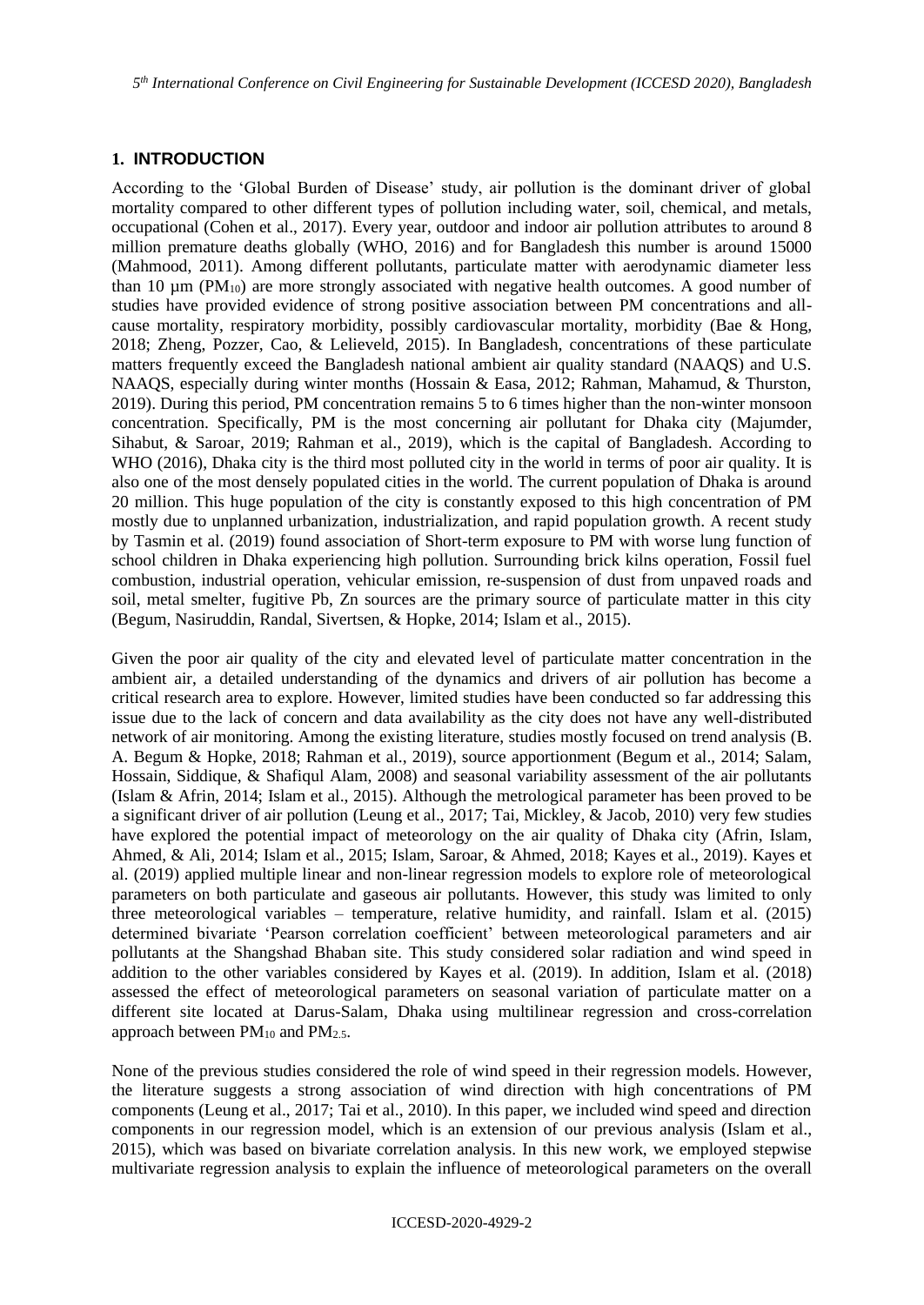PM concentration of Dhaka city in order to give a better insight regarding the drivers of air pollution. The unique feature of the stepwise regression method keeps only the significant predictors in the final model. Our model also considers the interaction between meteorological variables to assess the combined impact of different types of meteorological variables. Additionally, we quantified the relative importance of the different significant meteorological parameters affecting the 24-hour variation of the ambient particulate matter concentration.

### **2. METHODOLOGY**

#### **2.1 Study Area and Data Source**

Dhaka is located in the center of the country. This city has a tropical wet and dry climate with an annual mean temperature of 25°C. Compared to the other major cities of the county, air quality of Dhaka city is worse. Hence, this paper focuses on the air quality of Dhaka city. We collected 24-hour average PM concentration data from the 'Shangshad Bhaban' Continuous Air Monitoring Station (CAMS). This is an urban air monitoring site located close to the heavily trafficked Rokeya Sharani (~150 meters) and Manik Mia Avenue (~300 meters) and started operation in 2002. This site measured the 24-hour average PM<sub>2.5</sub> (particles with aerodynamic diameter  $\langle 2.5 \mu m \rangle$  and PM<sub>10</sub> (particles with aerodynamic diameter  $< 10 \mu m$ ) concentrations using high volume PM samplers for the period April 2002 to May 2004. After that period, PM concentrations were reported as monthly average for this site. Hence, we consider the 24-hour average particle concentration data from April 2002 to May 2004 in our analysis. To keep consistency with our previous analysis paper (Islam et al., 2015), we split the total  $PM_{10}$  concentrations into two size fractions, the finer fraction with  $PM_{2.5}$  and the coarser fraction named  $PM_{2.5-10}$  consisting particles' size ranging in between 2.5  $\mu$ m and 10  $\mu$ m. In order to assess the influence of meteorological parameters over air quality we consider the concurrent daily average atmospheric temperature, rainfall, relative humidity, and solar radiation recorded at the same site. For daily wind speed and prevailing wind direction, we used the data recorded by Bangladesh Meteorological Department (BMD) as 'Shangshad Bhaban' CAMS did not report daily wind speed and direction for that period. On the other hand, BMD monitors daily data from all meteorological parameters since 1953 and located within 4km from the CAMS site. The meteorological variables included in this study are listed in Table 1.

| <b>Parameter</b>                        | <b>Abbreviation</b> | Unit                     |
|-----------------------------------------|---------------------|--------------------------|
| Temperature                             |                     | $\rm ^{\circ}C$          |
| Rainfall                                | R                   | cm                       |
| relative humidity                       | <b>RH</b>           | $\%$                     |
| solar radiation                         | <b>SR</b>           | W/m <sup>2</sup>         |
| wind speed                              | WS                  | m/s                      |
| North-South component of wind direction | CosWD               |                          |
| East-West component of wind direction   | SinWD               | $\overline{\phantom{a}}$ |

|  |  |  |  |  | Table 1: List of meteorological parameters |
|--|--|--|--|--|--------------------------------------------|
|--|--|--|--|--|--------------------------------------------|

#### **2.2 Statistical Analysis**

This paper used the stepwise regression method to develop generalized linear models considering multiple variables for the monitoring site. We use the 24-hour average particulate matter concentration (both  $PM_{2.5}$  and  $PM_{2.5-10}$ ) as response variables and all the listed parameters in Table 1 as predictive variables. In this stepwise regression approach, the choice of predictive variables was carried out considering both forward and backward selections of variables. The final model only retains the significant predictors based on the p-value for the F or chi-squared test of the change in the deviance by adding or removing the term. In our analysis, we define a significance level of  $P < 0.05$ and also the upper and lower model type. To consider the independent impacts by the individual predictors we set the upper model types as 'linear', while set the upper model type as 'interaction' to incorporate the interaction between meteorological variables. We used the adjusted  $\mathbb{R}^2$  value instead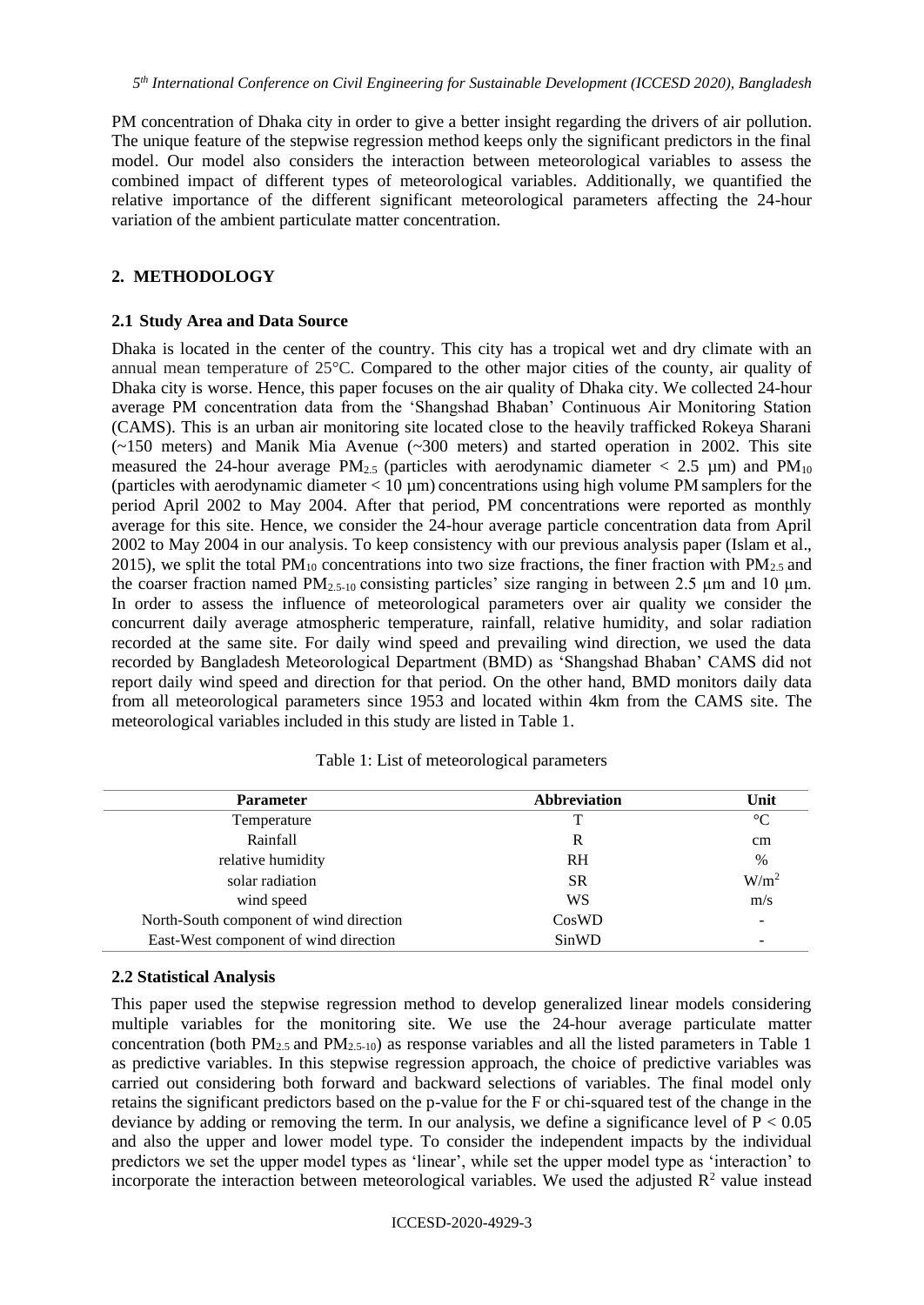of the ordinary  $R^2$  value to explain the model's predictive power, as adjusted  $R^2$  gives an unbiased estimate of the population  $\mathbb{R}^2$ . We simulate two sets of stepwise generalized linear models by including and excluding the interaction terms among the predictor variables. For each case, we regenerated the model for both  $PM_{2.5}$  and  $PM_{2.5-10}$ . The schematic diagrams of the two sets of models considering all probable predictors are shown in equation (1) and equation (2).

$$
PM = \beta 0 + \sum_{k=1}^{k} \beta_k X_k \tag{1}
$$

 $PM = \beta 0 + \sum_{k=1}^{k} \beta_k X_k + interaction$ 

Where, PM could be either 24-hour average PM<sub>2.5</sub> or PM<sub>2.5-10</sub> during the study period considered,  $\beta$ 0 is the intercept term or  $\beta$ 1 to  $\beta$ 7 are the regression coefficients for each of the seven independent meteorological variables. Finally, we applied dominance analysis (Azen & Budescu, 2003) to assess the relative importance of different predictors in a regression model. Following this approach, we also quantified the shared variance by individual predictors to the total variance or explaining power of a model.

 $(2)$ 

### **3. RESULTS AND DISCUSSION**

Considering only the linear terms of all meteorological parameters as per equation (1), the stepwise regression model can explain 57% and 35% variability of the 24-hour average  $PM_{2.5}$  and  $PM_{2.5-10}$ concentrations of the ambient air respectively (Figure 1). In this case of excluding interaction terms, temperature, relative humidity, and wind parameters are the most significant predictors for the  $PM_{2.5}$ model. In contrast, the wind parameter does not have any significant influence in predicting the PM2.5- 10 concentrations during the study period considered. The estimated intercept, regression coefficients and other model parameters for both PM<sub>2.5</sub> and PM<sub>2.5-10</sub> models are presented in Table 2 and Table 3 respectively.

|           | <b>Estimate</b> | <b>Standard Error</b> | t-Statistics | <b>P-Value</b> |
|-----------|-----------------|-----------------------|--------------|----------------|
| Intercept | 416.86          | 34.10                 | 12.23        | $2.2E-28$      |
| т         | $-8.39$         | 0.75                  | $-11.26$     | $6.0E-25$      |
| <b>RH</b> | $-1.20$         | 0.30                  | $-3.95$      | 9.7E-05        |
| WS        | $-11.41$        | 3.24                  | $-3.52$      | $4.9E - 04$    |
| SinWD     | $-10.08$        | 5.13                  | $-1.96$      | 5.0E-02        |
| CosWD     | 11.98           | 4.17                  | 2.87         | $4.4E-03$      |

Table 2: Significant parameters of the PM2.5 regression model considering only the linear terms of all meteorological parameters as predictor variables

Table 3: Summary statistics/ Parameters of the  $PM_{2,5-10}$  regression model considering only the linear terms of all meteorological parameters as predictor variables

|           | <b>Estimate</b> | <b>Standard Error</b> | t-Statistics | <b>P-Value</b> |
|-----------|-----------------|-----------------------|--------------|----------------|
| Intercept | 298.80          | 18.06                 | 16.55        | 8.3E-45        |
|           | $-2.51$         | 0.38                  | $-6.62$      | 1.6E-10        |
| RH        | $-2.27$         | 0.20                  | -11.57       | 4.5E-26        |

As shown in Table 2, temperature, relative humidity, wind speed has a negative association with 24 hour average PM<sub>2.5</sub> concentration. Although wind speed coming from the typical wind direction for a specific season showed weak correlation with particle concentrations (Islam et al., 2015), their inclusion in the regression model along with wind direction components increases the explaining power of the  $PM_{2.5}$  regression model. These findings also highlight the potential role of wind direction as a model predictor, which has not been previously explored by previous studies. The role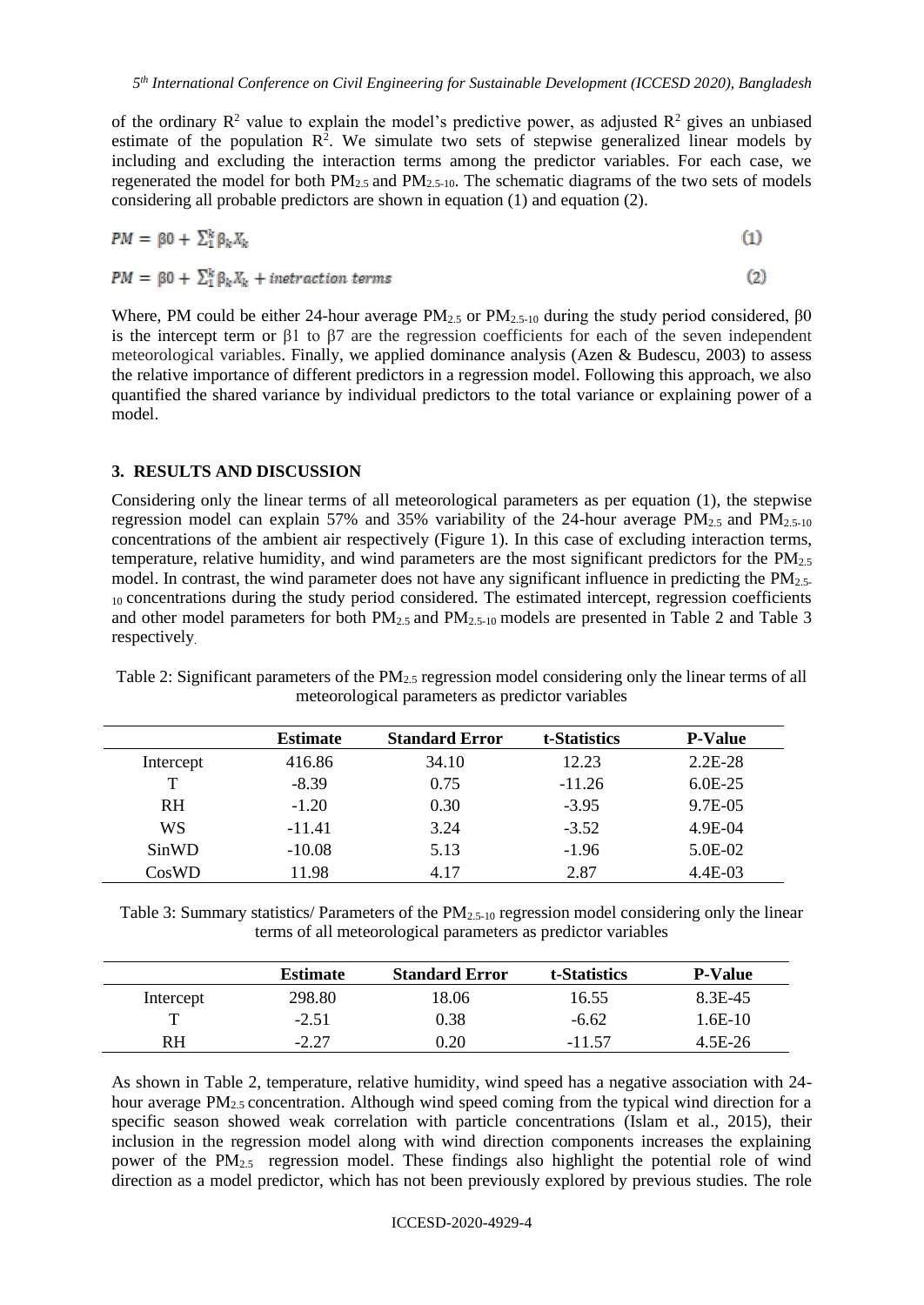of temperature, relative humidity obtained in this study is in agreement with the results obtained by the previous literature (Islam et al., 2015; Islam et al., 2018; Kayes et al., 2019). Likewise the negative association of wind speed obtained in this study, another study (Islam et al., 2018) based on the data of Darus Salam CAMS also found strong negative correlation with wind speed.

The positive association with the North-South component and negative association with the east-west component suggests that  $PM_{2.5}$  concentrations increase when winds come from north and west directions. This makes a sense as wind is transporting particles from the brick-kiln clusters located in the north-west of the city (Islam & Afrin, 2015). Overall, from the t-statistics, it can be said that temperature is the most influencing meteorological parameter among the all other predictors. For the  $PM_{2.5-10}$  regression model, only temperature, relative humidity is the significant predictors (Table 3). Opposite to PM<sub>2.5</sub> model, relative humidity has a higher impact on the total variability of the PM<sub>2.5-10</sub> model than temperature. With the increase in moisture content the coarser particles become more susceptible to the different physical processes within the atmosphere. Consequently due to settling and wet deposition, the particle concentration reduces.



Figure 1: Relative importance of different meteorological variables in explaining the total variability

Using dominance analysis, we further quantify the proportional contribution of each variable to the variation explained directly in the model. Figure 1 represents the total variability as well as the shared variability explained by the significant meteorological parameter influencing the particulate matter concentration. Temperature can explain 58% of the total variability, whereas wind speed and wind direction altogether can explain 38% of the total variability explained by the PM<sub>2.5</sub> model. Although relative humidity has a small influence over  $PM_{2.5}$  concentration, it can explain 72% of the total variability of coarser particles with the rest of the variability explained by temperature.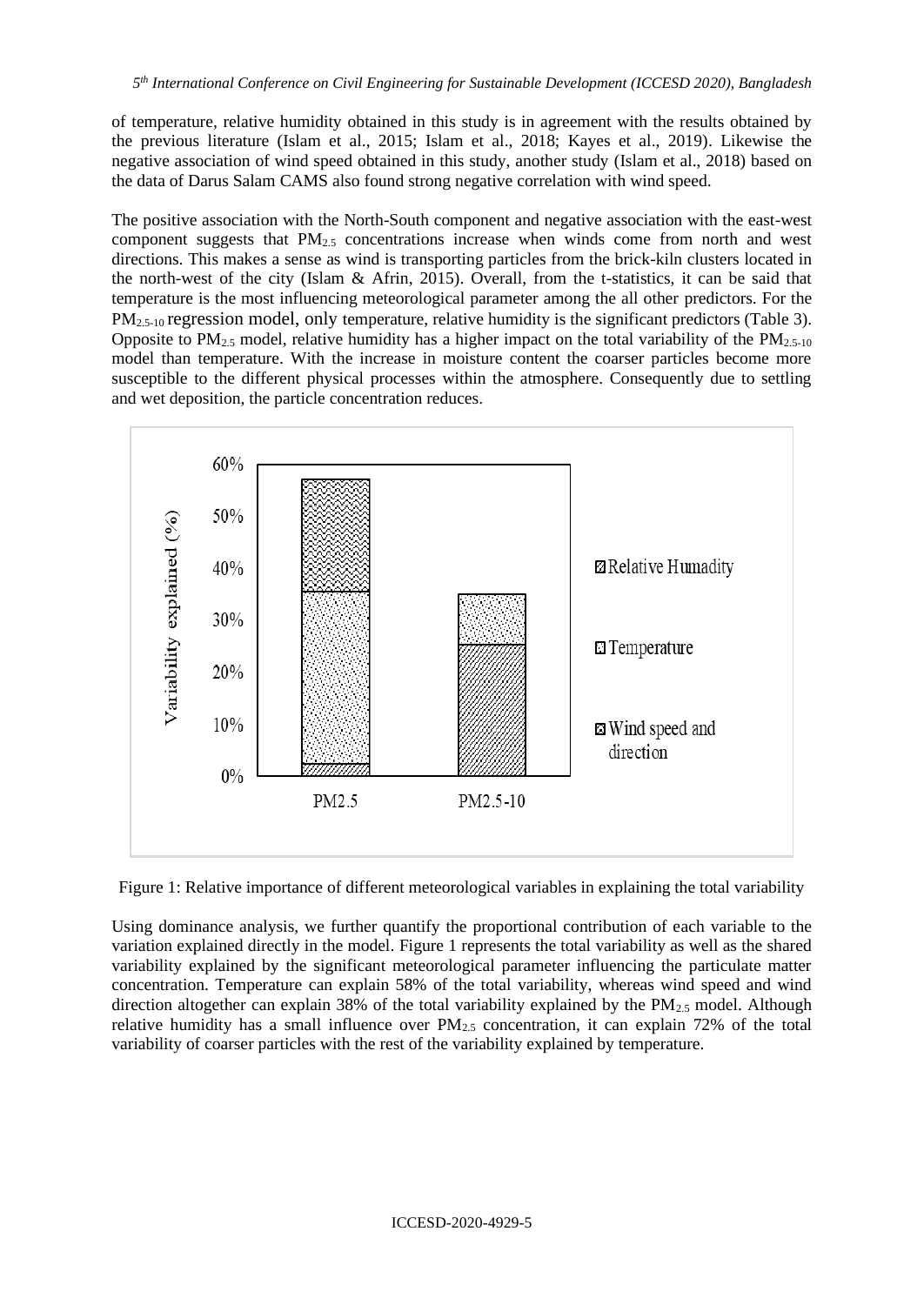

Figure 2: Influence of interactions terms among the meteorological predictors over the model performance

After incorporating all meteorological variables along with their interaction as per equation (2), the model performance for  $PM<sub>2.5</sub>$  increased by 12% than that if no interaction is considered among model parameters (Figure 2). Consequently, the resulting PM2.5 model can explain 64% of the total variability of the 24-hour average  $PM<sub>2.5</sub>$  concentrations. In contrast, even after the addition of the interaction terms, there was no improvement in the model performance depicting negligible influence of meteorological interaction over coarse particles (Figure 2). The estimated intercept, regression coefficients and other model parameters for PM<sub>2.5</sub> model are summarized in Table 4. As shown in Table 4, while considering the interaction terms, all considered meteorological parameters show significant influence alone or in association with other parameters.

|             | <b>Estimate</b> | <b>Standard Error</b> | t-Statistics | <b>P-Value</b> |
|-------------|-----------------|-----------------------|--------------|----------------|
| Intercept   | 963.43          | 98.89                 | 9.74         | 1.1E-19        |
| $\mathbf R$ | $-228.08$       | 96.70                 | $-2.36$      | 1.9E-02        |
| T           | $-11.25$        | 1.47                  | $-7.65$      | $2.6E-13$      |
| <b>RH</b>   | $-6.77$         | 1.09                  | $-6.19$      | 2.0E-09        |
| <b>SR</b>   | $-1.85$         | 0.35                  | $-5.27$      | 2.6E-07        |
| <b>WS</b>   | $-128.87$       | 38.46                 | $-3.35$      | 9.1E-04        |
| SinWD       | 107.62          | 35.11                 | 3.07         | 2.4E-03        |
| CosWD       | 12.39           | 3.86                  | 3.21         | 1.5E-03        |
| R: T        | $-9.74$         | 2.36                  | $-4.12$      | 4.9E-05        |
| R:RH        | 5.11            | 1.47                  | 3.49         | 5.6E-04        |
| R:SR        | 0.42            | 0.22                  | 1.97         | 5.0E-02        |
| T:WS        | 2.24            | 0.74                  | 3.03         | 2.6E-03        |
| RH:SR       | 0.02            | 0.00                  | 4.81         | $2.3E-06$      |
| RH:WS       | 0.77            | 0.37                  | 2.08         | 3.9E-02        |
| RH:SinWD    | $-1.17$         | 0.45                  | $-2.61$      | 9.6E-03        |
| WS:SinWD    | $-18.17$        | 6.23                  | $-2.92$      | 3.8E-03        |

Table 4: Summary statistics of the stepwise regression model considering  $PM_{2.5}$  as the response variable and all meteorological variables and their interaction terms as predictor variables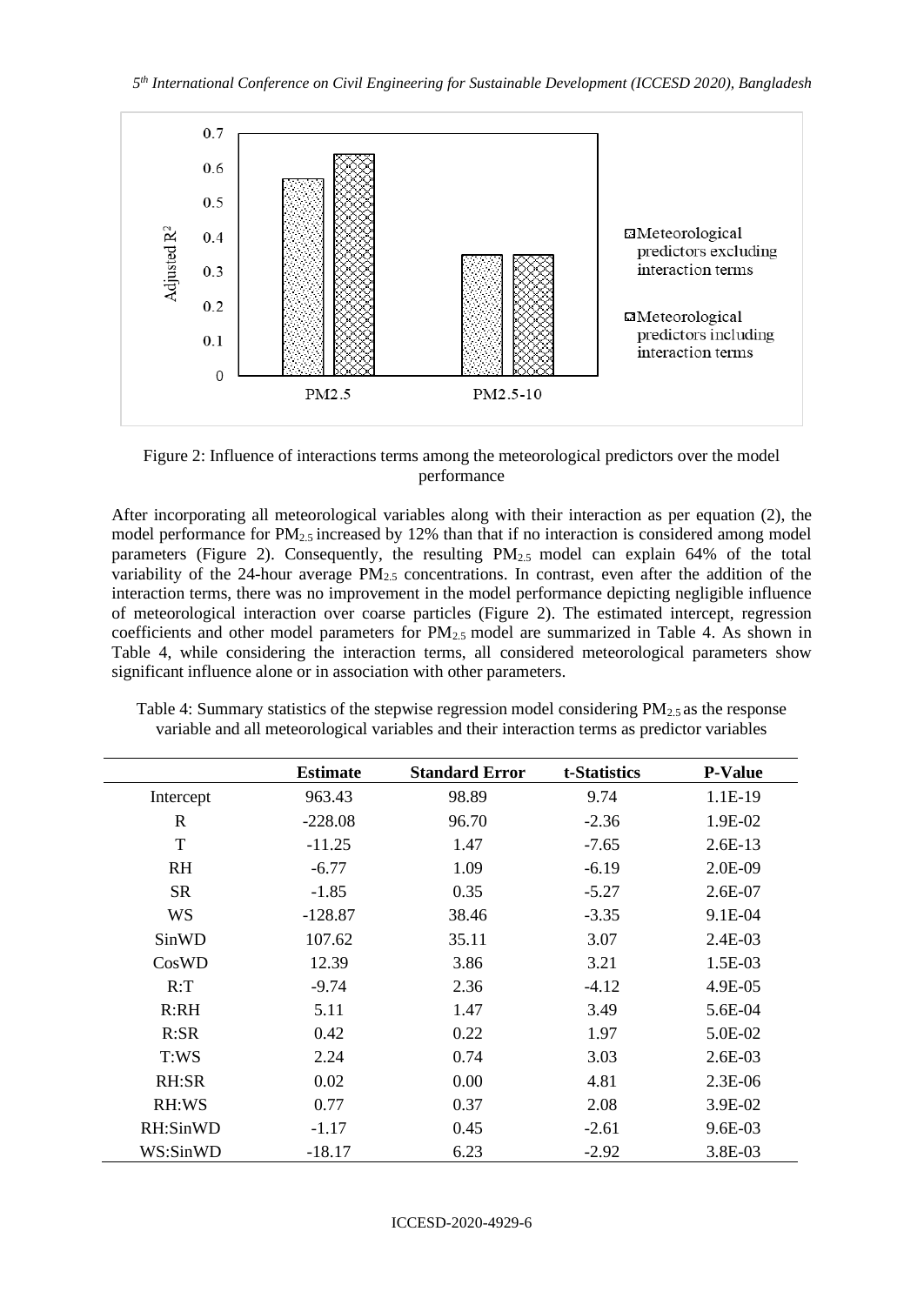*5 th International Conference on Civil Engineering for Sustainable Development (ICCESD 2020), Bangladesh*

## **4. CONCLUSIONS**

Meteorology plays a significant role in explaining the variability of 24-hour average PM concentrations. In addition to the detailed understanding of the different sources of air pollution, knowledge of the meteorological drivers affecting air quality is essential to further reduce or mitigate this national problem. Similar to previous literature, the findings of the study highlight the strong negative association of temperature and relative humidity with the increase of particulate matter concentrations. Interestingly, this study also revealed the potential role of wind speed and direction over the fine particulate matter concentrations of Dhaka city, which was not explored explicitly by the previous literature. All the meteorological parameters considered in this paper altogether can explain 64% and 35% of the total variability of fine and coarse particulate matter respectively suggesting that there are other drviers of PM variability in Dhaka, and a detail source apportionment study can be done in future to identify those factors (e.g. vehicle, brick kilns, industry and construction works). Although the data used in this study is quite back-dated, the method applied in this study is powerful and gives a deeper understanding of the role of different weather parameters. Moreover, Begum et al. (2018) recently showed that the air quality of Dhaka has been stable over the past decade by analyzing the long term air quality data of Dhaka city, which justifies the use of this older dataset of this paper. In conclusion, this kind of regression model is useful for the development of particulate matter prediction models incorporating meteorological parameters. This method is also helpful for policymakers to assess the relative importance of different variables while implementing any policy in a cost-effective way.

## **REFERENCES**

- Afrin, S., Islam, M. M., Ahmed, T., & Ali, M. A. (2014). The Influence of Meteorology on Particulate Matter Concentration in the Air of Dhaka City. *2nd International Conference on Advances in Civil Engineering (ICACE-2014)*, Chittagong, Bangladesh.
- Azen, R., & Budescu, D. V. (2003). The Dominance Analysis Approach for Comparing Predictors in Multiple Regression. *Psychological Methods*, *8*(2), 129–148. https://doi.org/10.1037/1082- 989X.8.2.129
- Bae, S., & Hong, Y. C. (2018). Health effects of particulate matter. *Journal of the Korean Medical Association*, *61*(12), 749–755. https://doi.org/10.5124/jkma.2018.61.12.749
- Begum, B. A., & Hopke, P. K. (2018). Ambient air quality in Dhaka Bangladesh over two decades: Impacts of policy on air quality. *Aerosol and Air Quality Research*, *18*(7), 1910–1920. https://doi.org/10.4209/aaqr.2017.11.0465
- Begum, B., Nasiruddin, M., Randal, S., Sivertsen, B., & Hopke, P. (2014). Identification and Apportionment of Sources from Air Particulate Matter at Urban Environments in Bangladesh. *British Journal of Applied Science & Technology*, *4*(27), 3930–3955. https://doi.org/10.9734/bjast/2014/11247
- Cohen, A. J., Brauer, M., Burnett, R., Anderson, H. R., Frostad, J., Estep, K., … Forouzanfar, M. H. (2017). Estimates and 25-year trends of the global burden of disease attributable to ambient air pollution: an analysis of data from the Global Burden of Diseases Study 2015. *The Lancet*, *389*(10082), 1907–1918. https://doi.org/10.1016/S0140-6736(17)30505-6
- Hossain, K. M. A., & Easa, S. M. (2012). Pollutant dispersion characteristics in Dhaka city, Bangladesh. *Asia-Pacific Journal of Atmospheric Sciences*, *48*(1), 35–41. https://doi.org/10.1007/s13143-012-0004-8
- Islam, M. M., & Afrin, S. (2014). Air Quality Status of Dhaka City and Effects of seasons, Weekends, Eid and Hartal Days. *2nd International Conference on Advances in Civil Engineering (ICACE-2014)*, Chittagong, Bangladesh.
- Islam, M. M., & Afrin, S. (2015). The Influence of Brick Kilns on Seasonal Variation of Particulate Matter The Influence of Brick Kilns on Seasonal Variation of Particulate Matter Concentration in Dhaka City. *11th International Conference on Mechanical Engineering ( ICME 2015*), Dhaka, Bangladesh.
- Islam, M. M., Afrin, S., Ahmed, T., & Ali, M. A. (2015). Meteorological and seasonal influences in ambient air quality parameters of Dhaka city. *Journal of Civil Engineering*, *43*(1), 67–77.